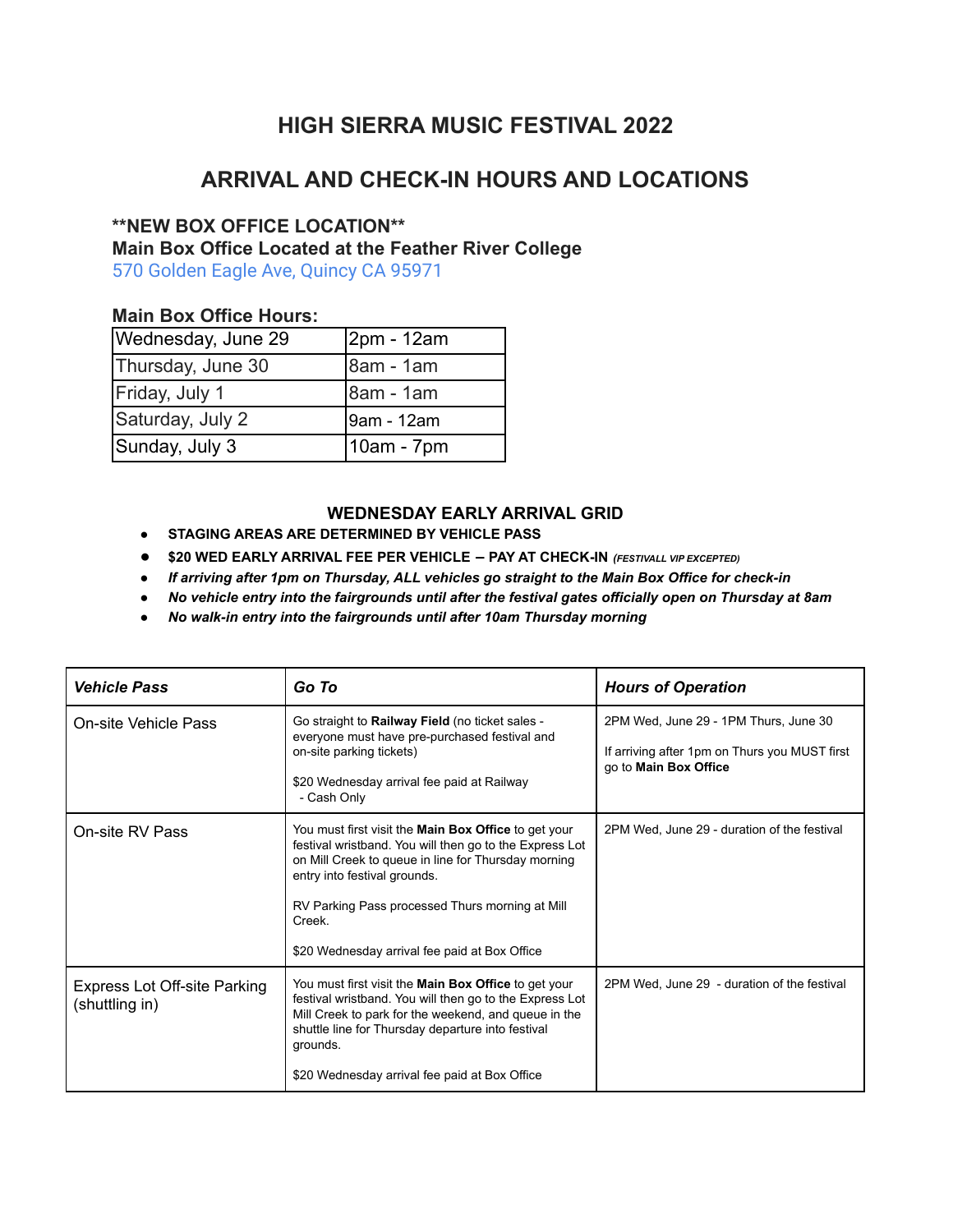| - Lee Road Vehicle Annex<br>- Lee Road RV Annex<br>- Lee Road JUMBO RV<br>- Sierra Skies RV | Go straight to Lee Rd Campground if arriving before<br>1PM on Thurs June 30 (no ticket sales - everyone<br>must have pre-purchased festival and Lee Road or<br>Sierra Skies parking passes)<br>\$20 Wednesday arrival fee paid at Lee Road<br>- Cash Only<br>After 1PM June 30 go to Main Box Office to process<br>wristbands, then to Lee Rd. to scan RV pass & park | Lee Rd. opens 2PM Wed, June 29<br>Wristbanding station for RV Annex:<br>10AM - 1PM, Thurs June 30<br>If arriving after 1pm on Thurs you MUST first<br>go to Main Box Office                        |
|---------------------------------------------------------------------------------------------|-----------------------------------------------------------------------------------------------------------------------------------------------------------------------------------------------------------------------------------------------------------------------------------------------------------------------------------------------------------------------|----------------------------------------------------------------------------------------------------------------------------------------------------------------------------------------------------|
| Camp Panorama Off-Site<br>Camping Pass                                                      | You must first visit the <b>Main Box Office</b> to get your<br>festival wristband if arriving before 1PM Thurs June<br>30 (no ticket sales - everyone must have<br>pre-purchased festival and CP parking tickets)<br>\$20 Wednesday arrival fee paid at Box Office                                                                                                    | 2PM Wed. June 29 - duration of the festival                                                                                                                                                        |
| - Camp 70 - Vehicle Pass,<br>- Camp 70 - RV Pass                                            | Go straight to <b>Camp 70</b> if arriving before 12PM on<br>Thurs June 30 (no ticket sales - everyone must have<br>pre-purchased festival and Camp 70 parking passes)<br>\$20 Wednesday arrival fee paid at Camp 70<br>- Cash Only<br>If arriving after 12pm on Thurs you MUST first go to<br><b>Main Box Office</b>                                                  | Camp 70 opens 2PM Wed, June 29<br>Wristbanding station for Camp 70:<br>10AM - 12PM Thurs, June 30 at Pioneer RV<br>Park<br>If arriving after 12pm on Thurs you MUST<br>first go to Main Box Office |

**Railway Field**: 230 Railway Avenue, Quincy, CA 95971 **Express Lot**: 500 N. Mill Creek Rd. Quincy, CA 95971 **Lee Rd. Campground**: 1079 Lee Rd. Quincy, CA 95971 **Camp Panorama Campground**: 471 Quincy Junction Rd, Quincy, CA 95971 **Camp 70**: 1385 E Main St, Quincy, CA 95971

3-Day (Friday – Sunday Pass) Pass holders will not be admitted until Friday starting at 8AM unless upgraded to a 4-day pass., 2-Day (Saturday – Sunday) Pass holders will not be admitted until Saturday starting at 9AM.

4-Day Passes are valid Thursday – Sunday 3-Day Passes are valid Friday – Sunday 2-Day Passes are valid Saturday – Sunday

For safety reasons pedestrians and/or cyclists will not be permitted to enter the fairgrounds until **after 10am on Thursday morning**.. Everyone must either be on a shuttle or in a vehicle (with an On-site Vehicle Pass).